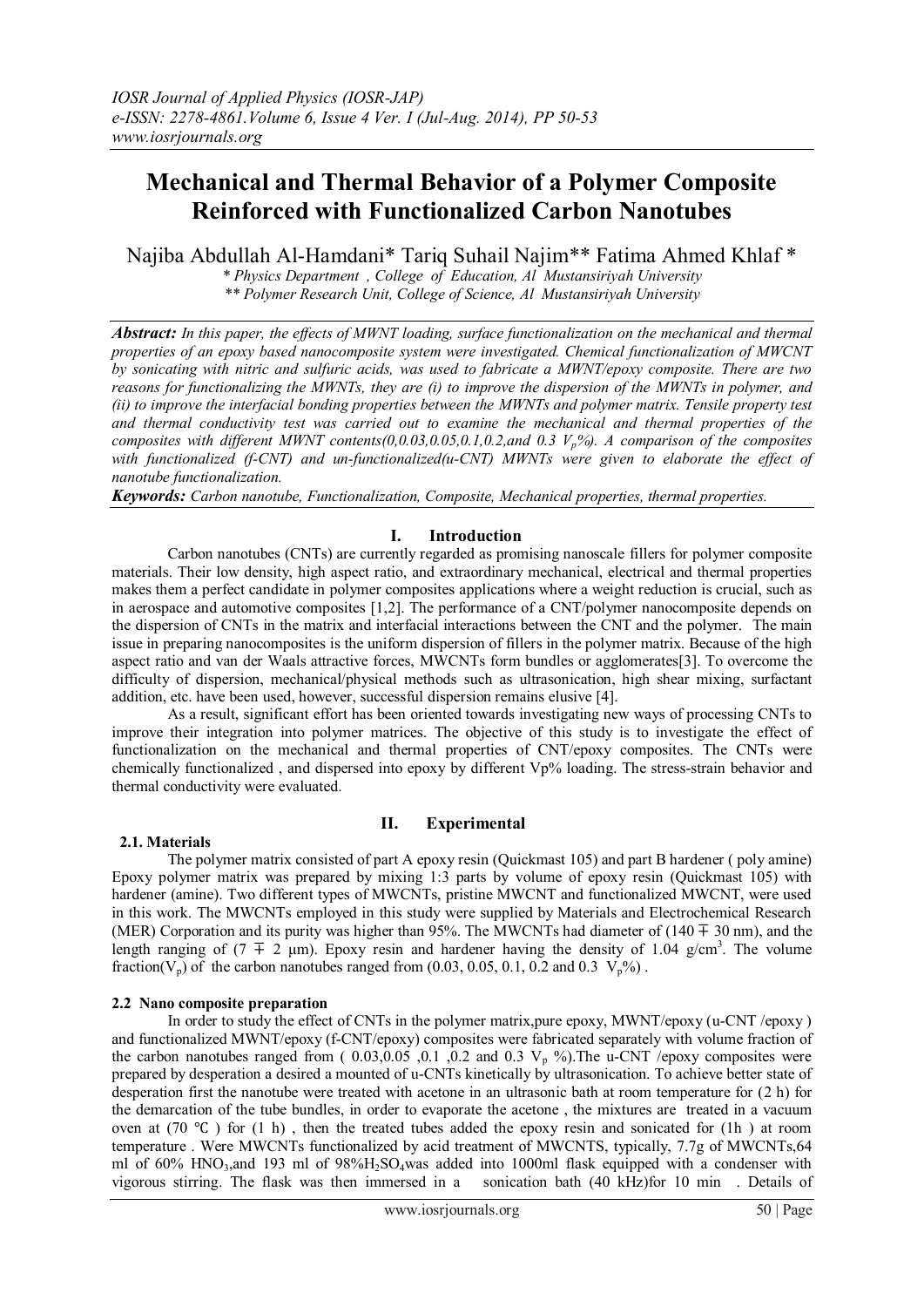functionalization can be found in ref. [5].Then both mixture cured under by hardener addition (resin / hardener ratio 3:1) and sonicated for 3 mints in water bath for homogenization. The resultant mixture was cast in to mould, the mould is smeared by wax paper before the mixture was poured in to the mould. The tensile strength, tensile modulus and % elongation at break of neat epoxy and nanocomposites sample were measured using a (Instron-1195) Universal Testing Machine (UTM) according to ASTM D 638. Lee's disc was the instrument used in order to examine the thermal conductivity (k-value) for samples pure, u-CNT, and f-CNT loading epoxy composites respectively.

#### **III. Results and discussion**

Tensile strength, Young modulus (tensile modulus) and elongation at maximum force for the performs, pure epoxy resin and two types of MWNT(u-CNT and f-CNT)/epoxy composite with different volume fraction of MWNT are shown in Fig.(1),Fig(2) and Fig.(3) respectively. The tensile strength of the epoxy composites shows the favorable effects of both u-CNT and f-CNT on the reinforcement of epoxy resin. The tensile strength increases when increasing the MWNT loading up to 0.1  $V_p$ % for f-CNT, 0.2 $V_p$ % for u-CNT composites and decreases as the loading increase , which is increased and 17.9% (for average) larger than that of neat epoxy (40.91 MPa). The Young's modulus show the same trend as the tensile strength, but the elongation at maximum force of composite was lower than neat epoxy, this is due to interfacial bonding between CNTs and the matrix. While, the elongation at maximum force of f-CNTs composites is lower than that u-CNTs composites due to that the interfacial bonding between f-CNTs and the matrix is more than that between u-CNTs and matrix Similar results reported in the literature[6-7]. Moreover, tensile properties decreases slightly when the addition is over  $0.1V_p\%$  and  $0.2V_p\%$  for u-CNT/Epoxy and f-CNT/Epoxy composites respectively, this means that the MWNT did not disperse uniformly and they formed agglomerations in the polymer matrix at high CNTs loading[8]. However ,the addition of any type generally increases the tensile properties(Young's modulus and tensile strength). Whereas , the nanocomposites reinforced with f-CNTs has higher tensile properties compared with that enhanced with u-CNTs, due to the poor interaction between u-CNTs and epoxy.



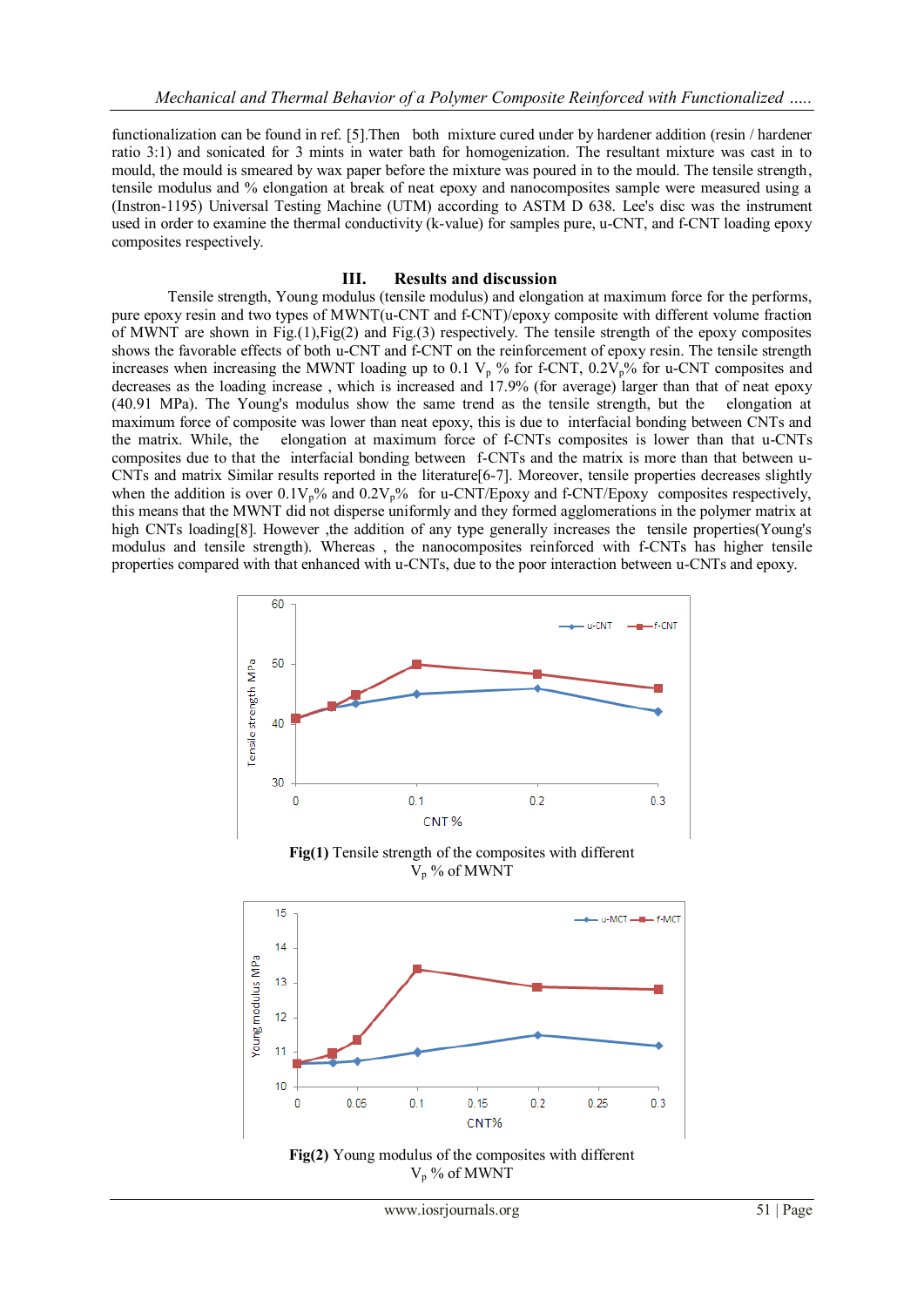

**Fig(3)** Elongation at maximum force of the composites with Different  $V_p$ % of MWNT

The Young's modulus with a f-CNT loading is higher than that of pure epoxy and u- CNTs composites respectively, which arises from the stiff interfacial layer formed between f-CNTs and epoxy with difficulty to achieve polymer deformation[9].This means that The functionalization process improves moderately the interface between load and matrix. Since the functionalization-induced polarity groups, may react with epoxy resin during composition curing [10-11], resulting in stronger interface bonding between f-CNTs, and epoxy resins, and better dispersion of f-CNTs in the epoxy matrix which activates effective mechanisms of load transfer.

Figure (4) shows the thermal conductivity of both CNT/epoxy composites as a function of the volume fraction of the CNTs. The thermal conductivity of these two kinds of composites increased with CNT concentration, Similar results have also been reported by Gojny et al.[12] and Ma et al [13] . On the other hand; Yuen et al. [14]reported no significant improvement in thermal conductivity by adding CNTs to the epoxy matrix. The neat epoxy showed a thermal conductivity of 0.216 W/mK. Since Carbon nanotube, which is known to be a good thermal conductor's is seen to enhance the thermal conductivity when its volume fraction is increased[15-16]. So, all composites reinforced with carbon nanotubes exhibit the highest thermal conductivity values than pure epoxy. It is clear from the figure the thermal conductivity values of u-CNT composites were slightly enhanced (as compared to the neat) with increasing volume fraction of CNTs, this slightly increments in u-CNT composites can be explained by considering various factors which affect heat flow in CNT/polymer composites. A boundary resistance(weak coupling) between the two phases acts as a barrier to the heat flow and thus decreases the overall conductivity [17] have given a comprehensive overview of the role played by the boundary resistance in determining the thermal properties of CNT/polymer composites, they show that there is a weak coupling between the phonon spectra of the CNTs and the polymer matrix. Since phonons dominate heat transport in CNTs, this weak coupling produces a backscattering of phonons at the interface causing a drop in temperature there and giving rise to a boundary resistance. Apart from the interfacial resistance, a non-uniform dispersion of CNTs in the polymer matrix may also significantly affect overall behavior.